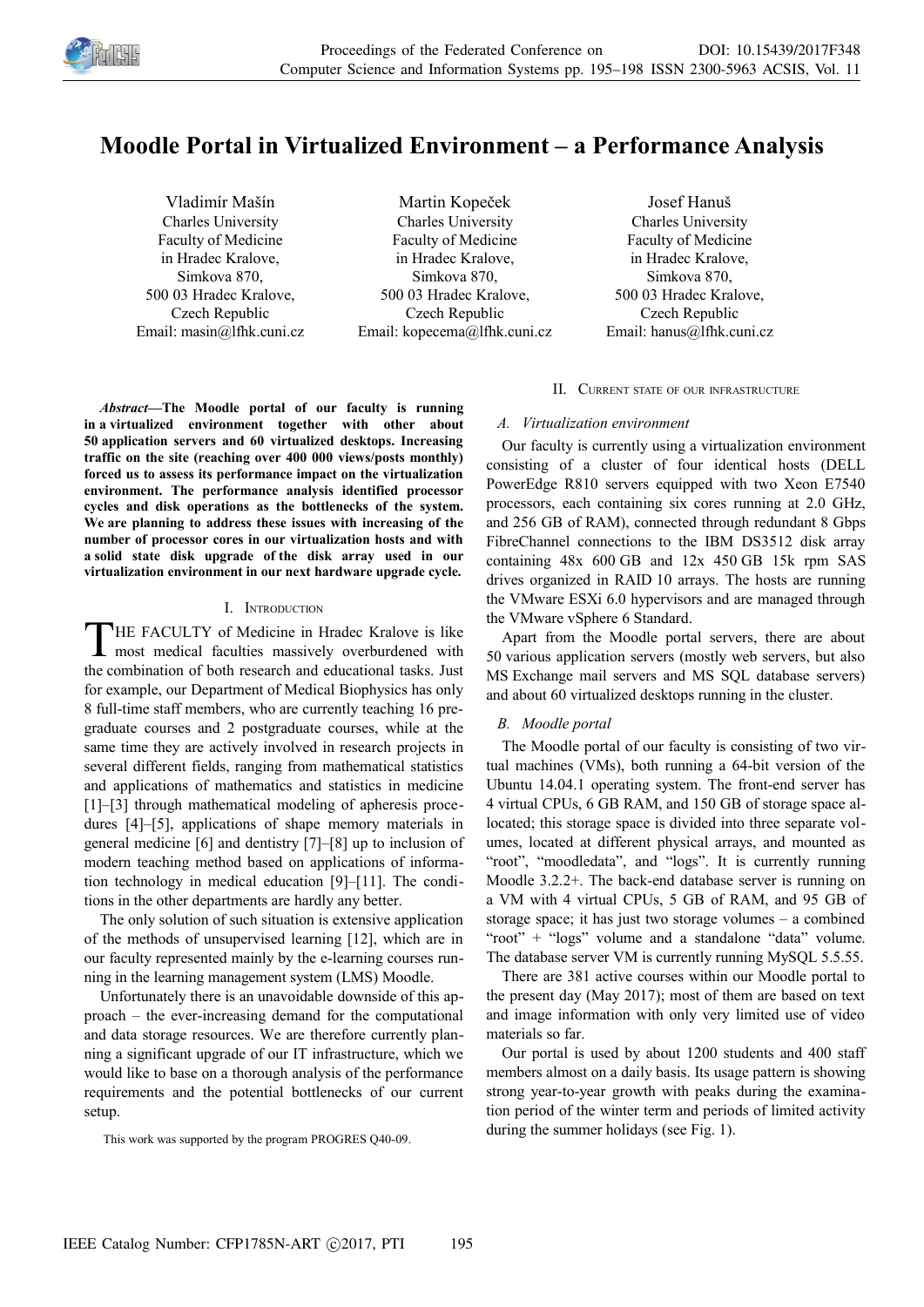

Fig 1. Moodle portal usage statistics

## III. PERFORMANCE METRICS USED

Our analysis of the impact of our Moodle portal on the virtualization environment is mostly based on the detailed performance metrics recorded by the tools built into the vSphere management system (CPU, RAM, and disk usage – see Table I and Table II), supplemented with few statistical figures provided by Moodle itself (monthly usage statistics for different user roles – see Fig. 1).

The metrics recorded in the vSphere were chosen according to our preliminary observations of behavior of the whole virtualization system and the analysis of probable performance bottlenecks affecting our Moodle portal. CPU and RAM resources are often considered to be the most critical ones in the virtualized environments; on the other hand disk performance, especially disk I/O operations may be sometimes incorrectly given low priority. [13] We also considered recording of the network performance metrics, but we found them to be unnecessary in this particular application, as the current content of our Moodle portal was not very demanding on network resources (there were just few standard definition videos, no HD neither UHD videos stored). The overall utilization of network resources in our virtualized environment was also quite low.

The final set of the metrics therefore included:

- the actual CPU usage and the demand for CPU resources, both measured in MHz and summarized for all virtual cores in the VMs
- the amount of memory granted to the VMs and its actual usage
- the read and write disk operations summarized for all volumes in the VMs
- the highest value of disk latency observed in each time interval, aggregated for all volumes in the VMs

All these metrics were recorded separately for the frontend and the back-end VMs in 30 minute intervals for total duration of one week to accumulate a representative sample of the performance variation. The default aggregation methods provided by the vSphere were used in all metrics: The CPU, memory, and IOPS metrics were calculated as averages for each of the 30 minute intervals; the latency figures represented the highest values observed in each interval.

|  | TABLE I.                                           |  |
|--|----------------------------------------------------|--|
|  | $R$ ECORDED PERFORMANCE METRICS $-$ CPU and memory |  |

|                                  | <b>CPU Usage (MHz)</b> | <b>CPU Demand (MHz)</b> | <b>Memory Active</b><br>(MBytes) | <b>Memory Granted</b><br>(MBytes) |
|----------------------------------|------------------------|-------------------------|----------------------------------|-----------------------------------|
| Moodle front-end (average value) | 102.7                  | 156.4                   | 469                              | 6144                              |
| Moodle front-end (maximum value) | 756                    | 1807                    | 2864                             | 6144                              |
| MySQL back-end (average value)   | 37.8                   | 47.4                    | 162                              | 5120                              |
| MySQL back-end (maximum value)   | 264                    | 421                     | 811                              | 5120                              |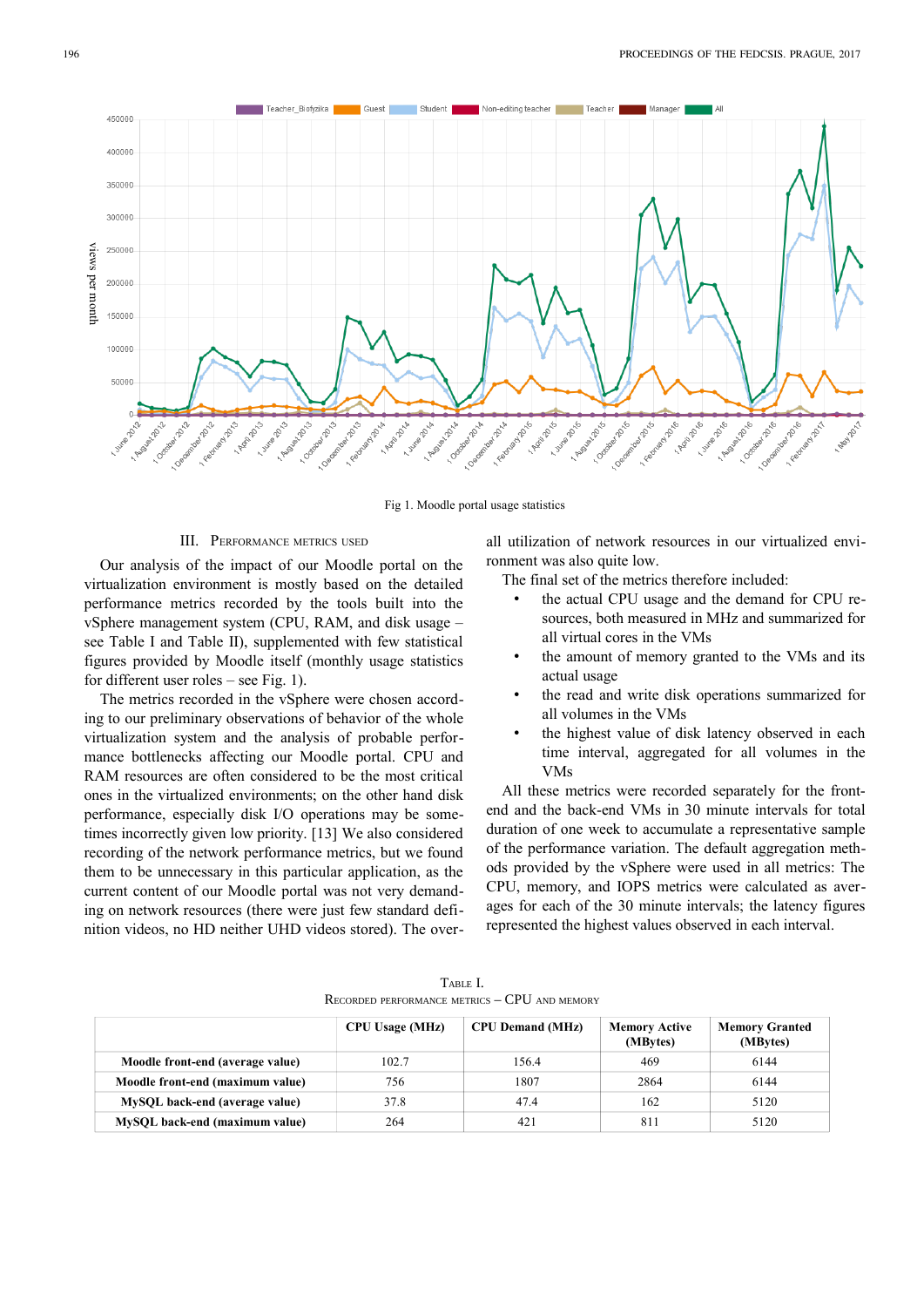|                                  | Read operations per second | Write operations per second | Disk latency (ms) |
|----------------------------------|----------------------------|-----------------------------|-------------------|
| Moodle front-end (average value) |                            |                             |                   |
| Moodle front-end (maximum value) | 240                        |                             | 101               |
| MySQL back-end (average value)   |                            | 74                          |                   |
| MySQL back-end (maximum value)   |                            | 144                         |                   |

TABLE II. RECORDED PERFORMANCE METRICS – DISKS

#### IV. PERFORMANCE ANALYSIS

### *A. CPU resources*

Even though the demand for CPU resources was relatively modest in both front-end and back-end VMs, it was consistently outstripping the available resources of the hosts where these VMs were running by a large margin. Both VMs were therefore CPU-limited not only in the peak load conditions but also during regular operation. The uneven character of the demand for the CPU resources can be nicely demonstrated in the chart plotting these metrics recorded for the Moodle front-end over time (see Fig. 2):



Fig 2. Moodle front-end – CPU usage and demand Fig 3. Moodle front-end – aggregated disk performance

## *B. Memory resources*

Unlike the CPUs, the memory resources were not strained in any of the VMs even at the peak load, when the more demanding front-end VM consumed just close to 50% of its allocated memory, and the back-end VM managed to be even more prudent, consuming just up to about 16% of its allocated memory. This result should be attributed to the choice of the OS, which was installed without any memory intensive graphical user interface (GUI), as well as to the memory conserving features of the hypervisor.

# *C. Disk resources*

Disk usage patterns were significantly different in each of the VMs, which is hardly surprising. The front-end (essentially a web server) was heavily leaning towards the read operations, while the back-end (database) performed mostly write operations. The absolute numbers of disk operations in both VMs were relatively low; but as the latency figures showed, these values were affected by the overall performance limits of the disk array used in our virtualization environment anyway. The coincidence of high IOPS and high latency figures can be illustrated by the chart depicting both of these metrics in the Moodle front-end (see Fig. 3):



#### V. CONCLUSION

Our main conclusion should probably be that we were able to demonstrate that even a relatively large Moodle portal (381 courses, about 1600 users, up to 400,000 page views per month) could be running in our virtualized environment on very modest resources. The main reason of such low demands was without any doubt the character of e-learning materials presented in our portal – when we start using the video-based materials on a larger scale, the demands of the portal are undoubtedly going to increase significantly.